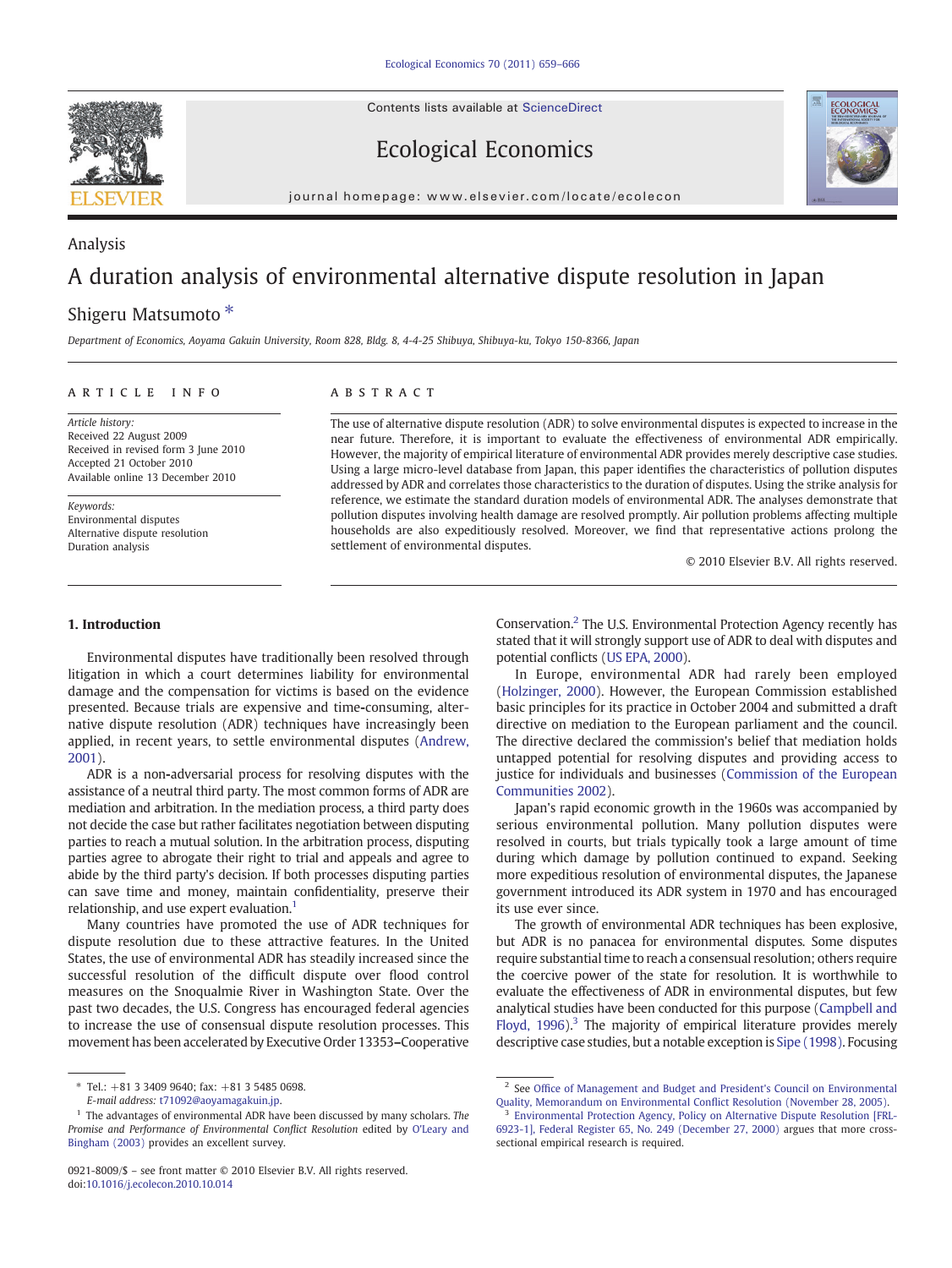on environmental enforcement at the Florida Department of Environmental Protection, Sipe examines whether mediation ADR settles environmental disputes more successfully, and he demonstrates that mediated cases settle more frequently than cases using traditional legal and administrative methods.<sup>4</sup>

In general, there have been few analytical studies because data are scarce. Environmental ADR is still somewhat uncommon in Europe, so adequate records are not available. In the U.S., where the private sector has taken the initiative for developing environmental ADR, standardized records are not available (Sipe,  $1998$ ).<sup>5</sup> In Japan, however, the public sector has led the development of environmental ADR, and volumes of records are available to analyze.

This paper uses the micro-level data set of environmental disputes obtained from the Environmental Dispute Coordination Commission (EDCC) of Japan to evaluate statistically the effectiveness of environmental ADR in bringing environmental disputes to a speedy resolution. Pollution is a multi-national problem and thus ADR technique have a multinational relevance in addressing them. Hence, we believe our empirical findings may apply to environmental ADR in other countries as well.

In many environmental pollution disputes, the polluter and its victims are located near each other and will remain in place and maintain an ongoing relationship after their dispute is resolved. These features of environmental disputes and their resolution resemble those of strike resolution ([Katz and Kochan, 1992](#page--1-0)). Much research concerning strikes have focused on identifying the determinants of strike duration [\(Flynn, 2000\)](#page--1-0), and it is assumed that duration follows a stochastic process. Subsequently, its distribution is estimated empirically.

Past studies concerning the duration of strikes have focused on a myriad of variables. The size of the firm is the variable most often included in analysis [\(Tracy, 1986\)](#page--1-0). Studies have found that larger firms tend to have shorter strikes (e.g., [Flynn, 2000\)](#page--1-0). [Tracy \(1986\)](#page--1-0) found that industries featuring capital-intensive technologies tend to have more frequent and longer strikes. [Ondrich and Schnell \(1993\)](#page--1-0) examine how differences in the number of points of disagreement and the magnitude of a disagreement at the start of a strike can predict its duration. They show that disputes with more points of disagreement and a greater discrepancy between bargaining positions of both parties last longer. Some strike duration studies have revealed that the involvement of prominent unions prolong negotiations because unions tend to engage in gaming behavior ([Flynn, 2000\)](#page--1-0). [Kennan](#page--1-0) [\(1985\), Jaggia \(1991\), and Efaw \(1998\)](#page--1-0) studied the effect of the business cycle on strike durations and found that strike duration is countercyclical. They find that the level of industrial production has a significant positive effect on the hazard rate, which determines the length of the strike. Strikes are shorter when output is increasing.

Drawing on the extensive literature concerning strikes, this paper conducts a duration analysis to identify the types of issues involved in environmental ADR and examines how those issues affect the duration of ADR negotiations. Although disputes brought to the ADR process involve many types of pollution, we focus those involving air pollution, noise, and offensive odor.

Studies demonstrate that the size and characteristics of a strike affect its duration; we also examine how the size and characteristics of a pollution dispute affect its duration. In particular, we investigate whether disputes involving serious pollution damage are resolved promptly.

In industrial strikes, a union representative negotiates salary and working conditions with an employer. Similarly, pollution victims occasionally arrange for a representative to negotiate on their behalf in environmental disputes, believing they enhance their bargaining power. However, they need to spend time for consensus building. Thus, victims would trade-off increasing likelihood of an acceptable settlement and prolonging the process, which is associated with higher transaction costs.<sup>6</sup>

The literature of the Coase Theorem has discussed the effects of transaction costs generated by multiplying the number of agents engaged in bargaining [\(Baumol, 1972\)](#page--1-0). Theoretical papers predict that the likelihood of bargaining success decreases as the group grows [\(Cooter, 1982\)](#page--1-0). In contrast, experimental studies demonstrate that a bargaining solution provides an efficient resource allocation even for a dispute involving many agents ([Hoffman and Spitzer, 1982, 1986](#page--1-0)). Although opposite predictions about the applicability of bargaining solutions for the dispute resolution involving many agents are provided among theoretical and experimental studies, the bargaining solutions of environmental disputes have not been fully analyzed in empirical literature. Using a large data set of pollution dispute settlements, we have examined whether the involvement of additional negotiators prolongs reaching a settlement. We have determined that they do. This result implies that ADR process (bargaining solutions) becomes slower and less efficient as the number of participants increases.

The paper is structured as follows. Section 2 summarizes environmental ADR in Japan. In [Section 3](#page--1-0), we summarize the data. [Section 4](#page--1-0) presents the empirical model. [Section 5](#page--1-0) reports the estimation results. [Section 6](#page--1-0) concludes.

### 2. Environmental ADR in Japan

When an environmental pollution problem arises, Japanese residents file complaints with their local government. If the local government decides to handle the case, Environment Pollution Complaint Counselors hear residents' complaints and initiate the settlement process. Local governments received 93,016 environmental complaints in 2000, and pollution counselors resolved 76,931 of them. Of the remaining 16,085 complaints, 426 were transferred to the police; 1184 were transferred to the EDCC; and 10,295 were carried into the next fiscal year. The date of the resolution of 1685 complaints was not recorded, and the status of 2495 complaints was not reported.

When pollution compliant counselors fail to resolve the problem, the Environmental Dispute Coordination Commission (EDCC) or the Prefectural Pollution Examination Commission (PPEC) assists the negotiation between the parties in the dispute. EDCC is an administrative commission established as an external agency of the Prime Minister's Office and consists of a chairman and six commissioners appointed by the Prime Minister. Most prefectures set up PPEC in accordance with the regulation. EDCC and PPEC can appoint experts such as lawyers, engineers, and scholars to investigate technical issues. EDCC handles inter-prefectural cases, grave cases, and cases with nationwide implications. PPEC handles the remaining cases.

In the settlement of pollution disputes, EDCC provides conciliation, mediation, arbitration, and adjudication services; PPEC provides conciliation, mediation, and arbitration services. In conciliation services, conciliators appointed by EDCC or PPEC assist the negotiation, and as the most frequently used service, a committee consisting of the commission members provide mediation. If the disputants accept the committee's proposed solution, the agreement becomes a legally binding contract. Arbitration is provided by a committee consisting of the commission members. In the arbitration process, the disputants are asked to waive their right to judicial appeals and to obey the judgment of the arbitration committee. Adjudication is available only from EDCC. Although he argues that time is a crucial component in dispute settlement, he does<br>available only from EDCC. Although conciliation, mediation, and

not analyze the time spent for mediation.

<sup>&</sup>lt;sup>5</sup> Some studies focus on the states that institutionalize environmental ADR. For example, mediation practices in Florida are analyzed by [Berry et al. \(2003\)](#page--1-0). <sup>6</sup> We thank the anonymous referee for pointing this out to us.